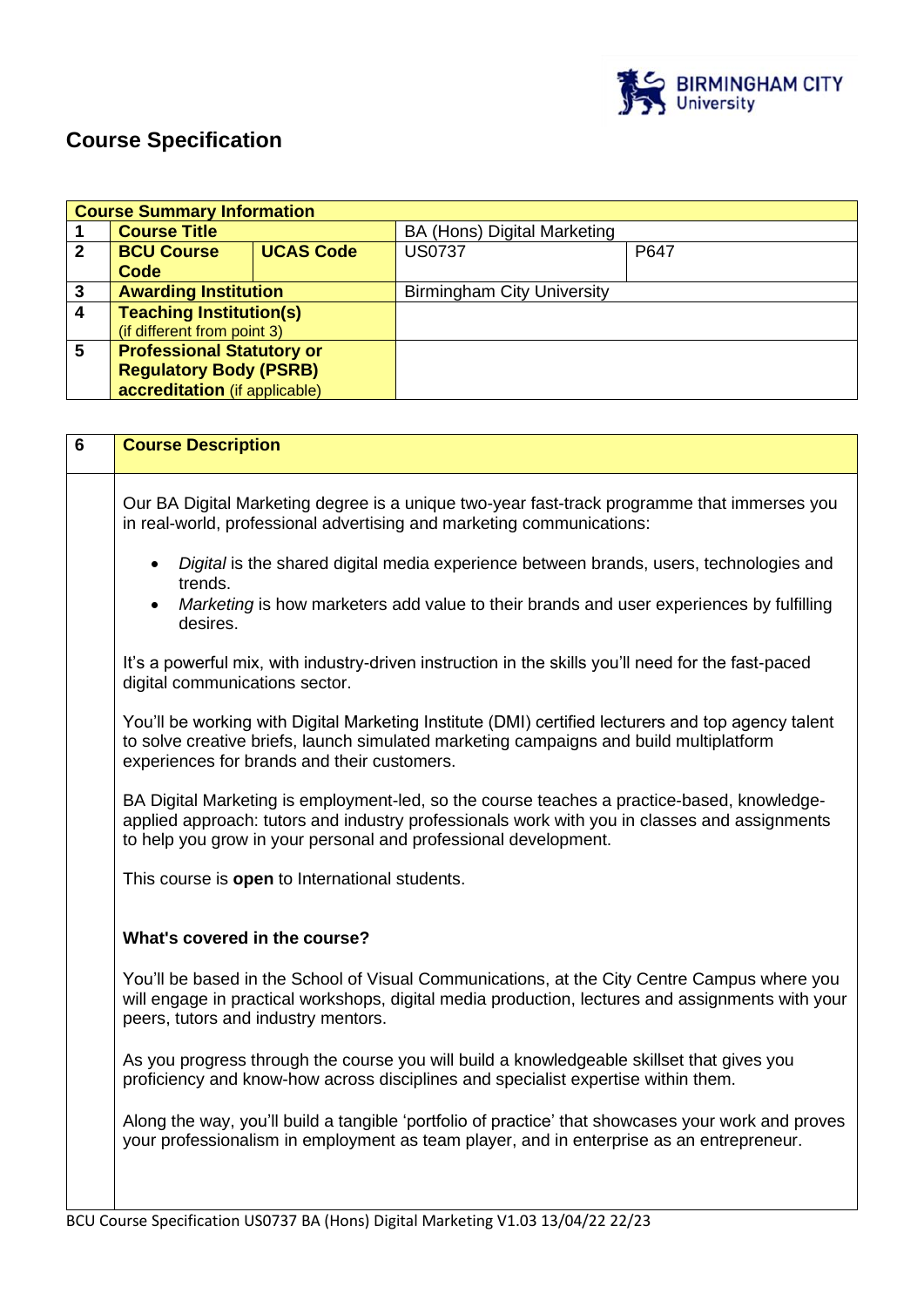

This course aims to answer the creative industry's calls for savvy digital talent to exploit new opportunities in emerging markets and technologies.

This means you'll be looking for ways to reimagine trends, build brands, find fame, add value, optimise content, disrupt behaviours and monetise ideas across a range of media, platforms and channels.

To do this you'll need to understand how it all works, and this BA Digital Marketing course has the answers in a rich combination of options and projects.

|    | <b>Course Awards</b>                                         |   |                |
|----|--------------------------------------------------------------|---|----------------|
| 7a | <b>Name of Final Award</b><br><b>Credits</b><br><b>Level</b> |   |                |
|    |                                                              |   | <b>Awarded</b> |
|    | Bachelor of Arts with Honours Digital Marketing              |   | 360            |
| 7b | <b>Exit Awards and Credits Awarded</b>                       |   |                |
|    | Certificate of Higher Education Digital Marketing            |   | 120            |
|    | Diploma of Higher Education Digital Marketing                | 5 | 240            |
|    | Bachelor of Arts Digital Marketing                           | 6 | 300            |

| <b>Derogation from the University Regulations</b> |
|---------------------------------------------------|
| <b>None</b>                                       |

|                         | <b>Delivery Patterns</b> |                          |               |
|-------------------------|--------------------------|--------------------------|---------------|
| <b>Mode(s) of Study</b> | Location                 | <b>Duration of Study</b> | Code          |
| <b>Full Time</b>        | City Centre              | 2 Years                  | <b>US0737</b> |

| 10 | <b>Entry Requirements</b>                                                                                                                                                                                           |
|----|---------------------------------------------------------------------------------------------------------------------------------------------------------------------------------------------------------------------|
|    | The admission requirements for this course are stated on the course page of the BCU website<br>at https://www.bcu.ac.uk/, or may be found by searching for the course entry profile located on<br>the UCAS website. |

| 11                   | <b>Course Learning Outcomes</b>                                                                                                   |
|----------------------|-----------------------------------------------------------------------------------------------------------------------------------|
|                      |                                                                                                                                   |
|                      | Knowledge & Understanding                                                                                                         |
| $\blacktriangleleft$ | Apply the disciplines and practice systematic implementations of established academic theories<br>and industry models.            |
| $\overline{2}$       | Employ methods for proactive discovery and investigation, ownership of results, rigorous<br>analysis and application of insights. |
| $\mathbf{3}$         | Develop agile project management skills across communities of practice and strategic<br>approaches to problem solving.            |
| $\overline{4}$       | Analyse project outcomes to make informed judgements at a professional level.                                                     |
|                      | <b>Cognitive &amp; Intellectual Skills</b>                                                                                        |
| 5                    | Critically evaluate knowledge, concepts and ideas in practical, verbal and written forms.                                         |

BCU Course Specification US0737 BA (Hons) Digital Marketing V1.03 13/04/22 22/23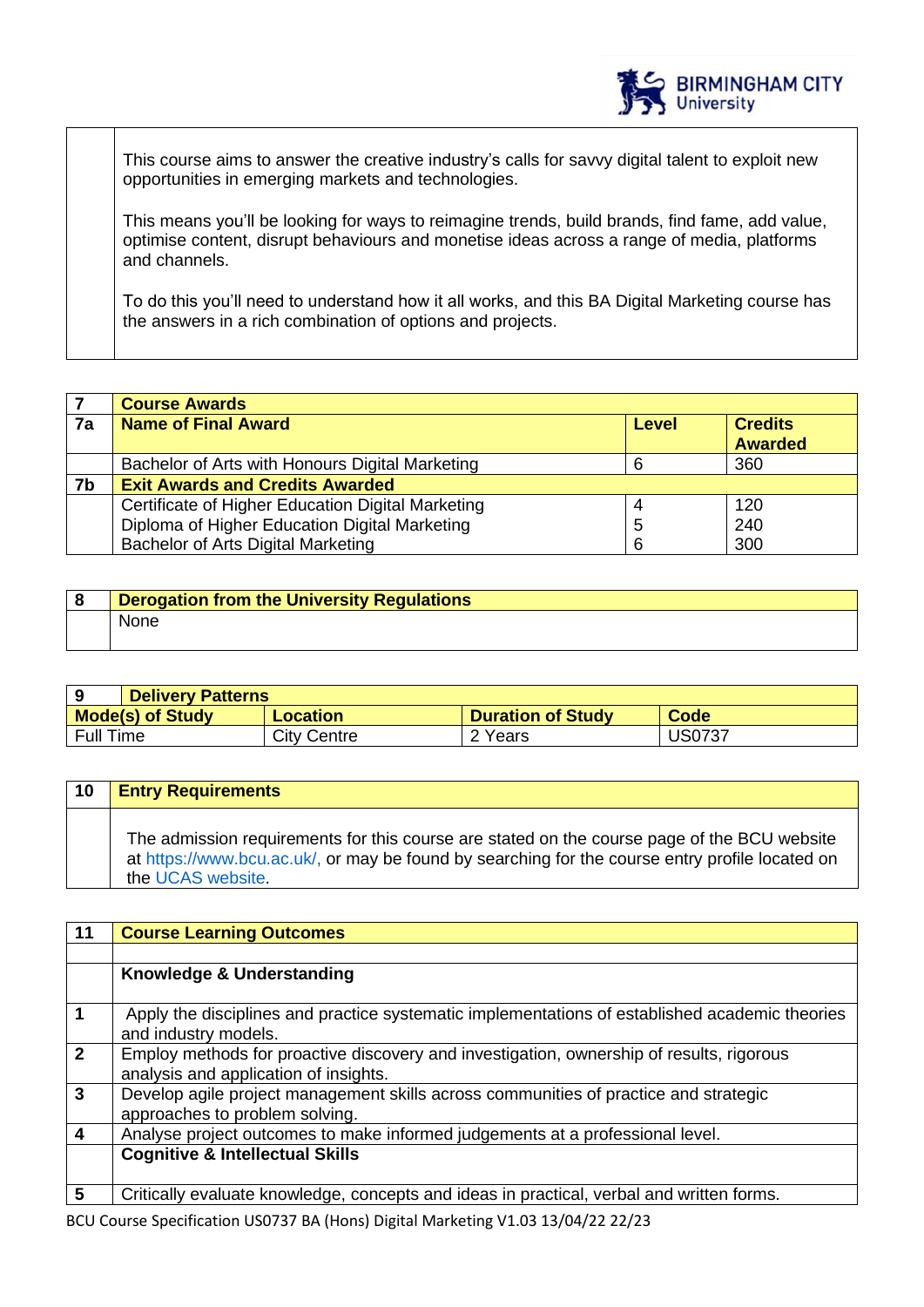

| $6\phantom{1}$          | Draw informed and authoritative conclusions based on rigorous, analytical and critical<br>approaches.                                                                           |
|-------------------------|---------------------------------------------------------------------------------------------------------------------------------------------------------------------------------|
| $\overline{\mathbf{r}}$ | Synthesise and evaluate practical solutions to identify synergies in wider contexts.                                                                                            |
| 8                       | Construct techniques for researching, monitoring, reviewing and directing working methods<br>across cultures and disciplines                                                    |
|                         | <b>Practical &amp; Professional Skills</b>                                                                                                                                      |
| 9                       | Critically reflect on personal practice and modify accordingly                                                                                                                  |
| 10                      | Implement intellectual, practical, technical and communication skills appropriate to an informed<br>approach to individual and collaborative practice.                          |
| 11                      | Apply what has been learned through creative problem solving and innovative solutions.                                                                                          |
| 12                      | Justify ideas and critical positions through the practical production, delivery and deployment of<br>media assets, written reports and presentations                            |
|                         | <b>Key Transferable Skills</b>                                                                                                                                                  |
| 13                      | Formulate skills to elicit the co-operation of others and work collaboratively across disciplines<br>and cultures.                                                              |
| 14                      | Demonstrate a variety of forms of communication and expression and employ them effectively<br>according to the needs of a situation through practical, written and verbal form. |
| 15                      | Execute a high level of competency in the use of digital media production, deployment and<br>measurement tools.                                                                 |
| 16                      | Self-motivate through organisational skills and expertise in the effective planning and<br>management of work-place projects to professional standards.                         |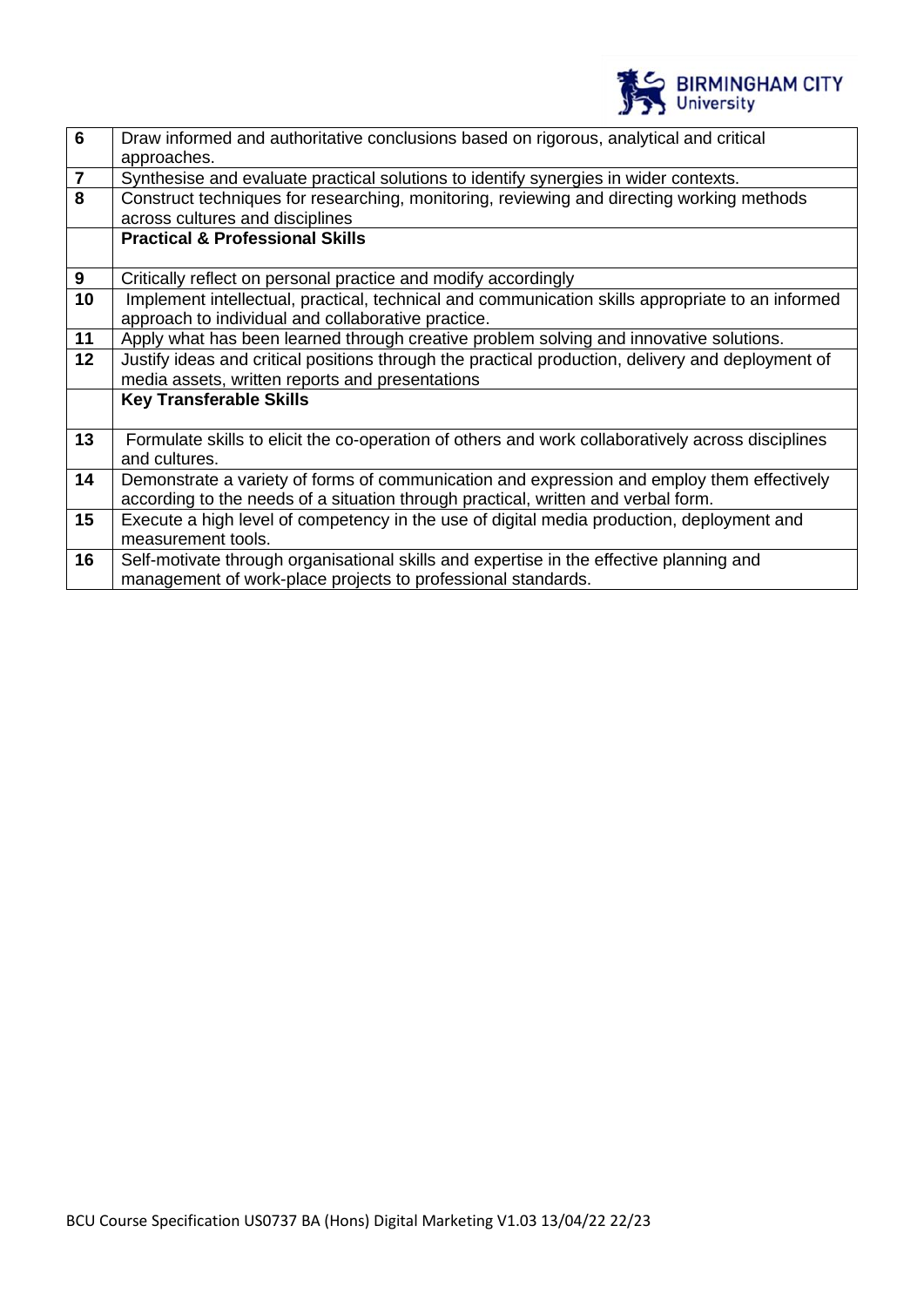

|                                                                                                 | In order to complete this course a student must successfully complete all the following<br><b>CORE modules (totalling 120 credits):</b>                                                                                   |                                 |
|-------------------------------------------------------------------------------------------------|---------------------------------------------------------------------------------------------------------------------------------------------------------------------------------------------------------------------------|---------------------------------|
| <b>Module Code</b>                                                                              | <b>Module Name</b>                                                                                                                                                                                                        | <b>Credit Value</b>             |
| <b>MED4133</b>                                                                                  | <b>Digital Marketing Primer</b>                                                                                                                                                                                           | 20                              |
| <b>MED4132</b>                                                                                  | <b>Audiences and Brand Development</b>                                                                                                                                                                                    | 40                              |
| <b>MED4146</b>                                                                                  | <b>Research Methodologies</b>                                                                                                                                                                                             | 20                              |
| <b>MED4147</b>                                                                                  | <b>Planning &amp; Strategy</b>                                                                                                                                                                                            | 40                              |
| <b>Module Code</b>                                                                              | <b>Module Name</b>                                                                                                                                                                                                        | <b>Credit Value</b>             |
|                                                                                                 |                                                                                                                                                                                                                           |                                 |
|                                                                                                 | <b>Contemporary Market Research Methods</b>                                                                                                                                                                               | 20                              |
|                                                                                                 | <b>Methodologies for Digital Marketing Campaigns</b>                                                                                                                                                                      | 40                              |
| <b>ADM5006</b>                                                                                  | <b>Collaborative Practice</b><br>In order to complete this course a student must successfully complete at least 20                                                                                                        | 40                              |
| <b>MED5172</b><br><b>MED5175</b><br><b>Module Code</b><br><b>MED5189</b><br>MED5192<br>Level 6: | credits from the following list of OPTIONAL modules:<br><b>Module Name</b><br>Interactive Entertainment, Development &<br>Implementation<br>Narrative Entertainment Script & Production                                   | <b>Credit Value</b><br>20<br>20 |
| <b>Module Code</b><br><b>MED6198</b><br><b>MED6200</b>                                          | In order to complete this course a student must successfully complete all the following<br><b>CORE modules (totalling 120 credits):</b><br><b>Module Name</b><br><b>Content Marketing</b><br><b>Professional Practice</b> | <b>Credit Value</b><br>20<br>40 |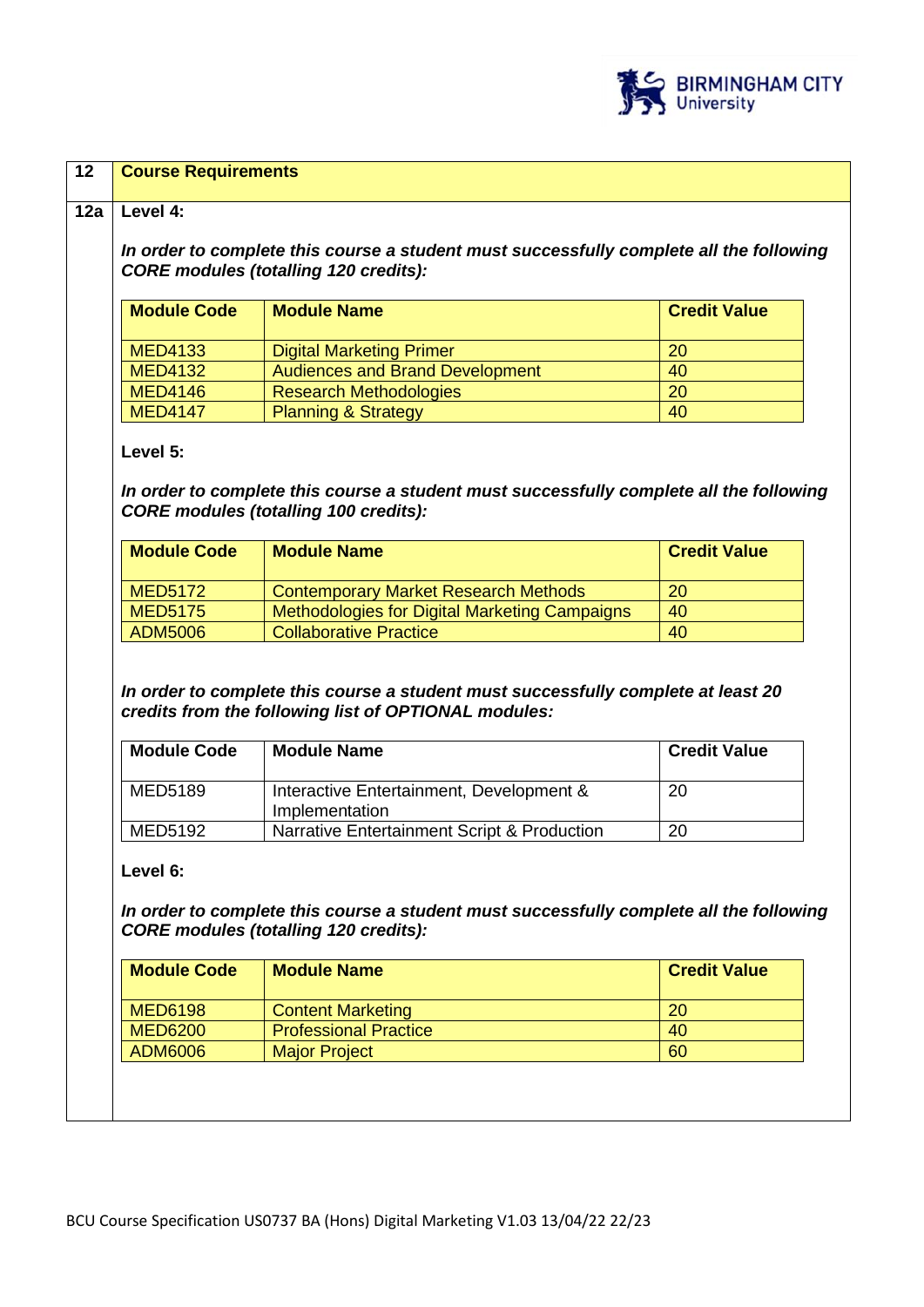

#### **12b Structure Diagram**

*Please note list of optional modules is indicative only as modules will only run if selected by 15 or more students. Students' choice will not be guaranteed for optional modules but a fair and transparent process will be adopted and shared with students.*

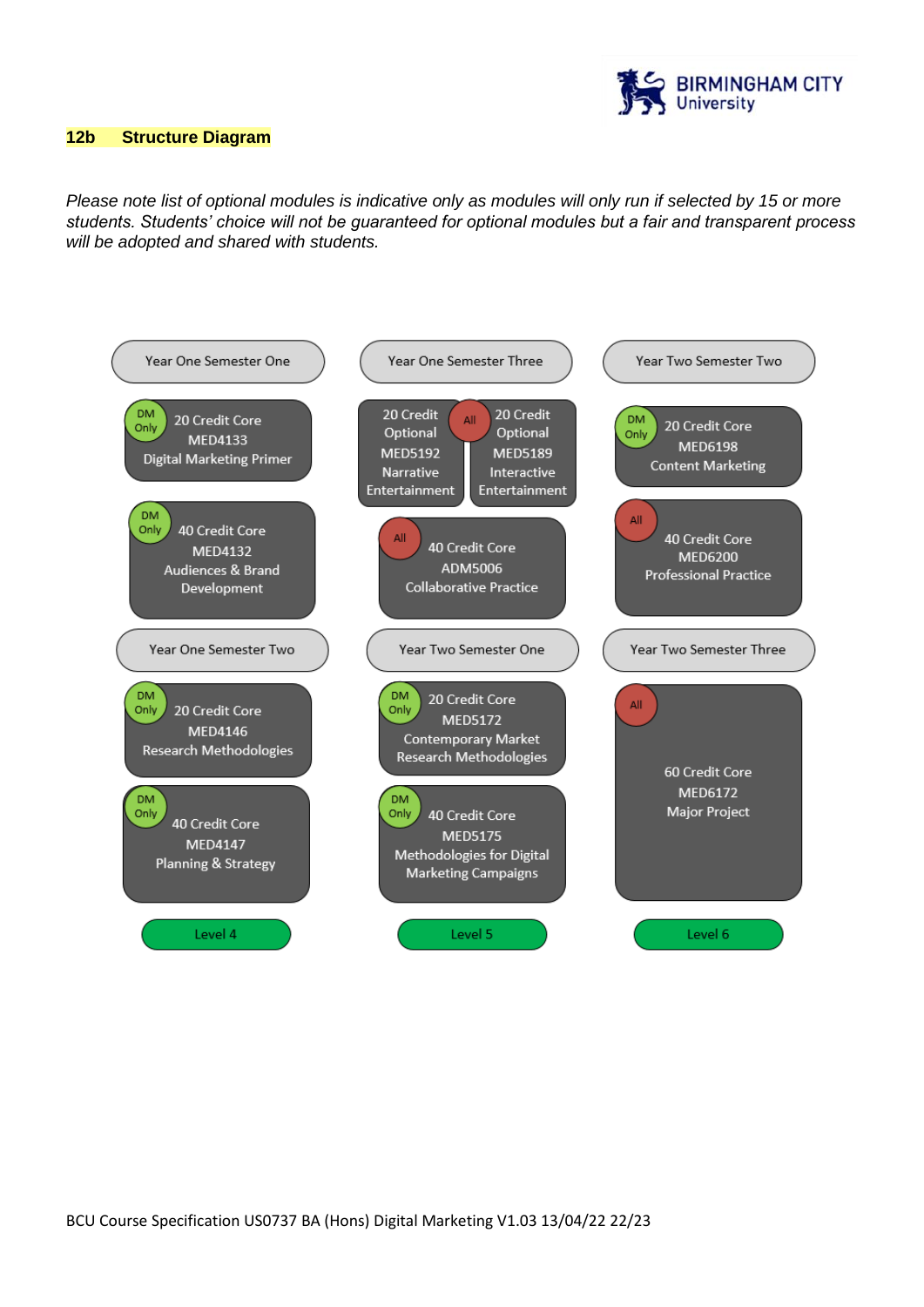

## **13 Overall Student Workload and Balance of Assessment**

Overall student *workload* consists of class contact hours, independent learning and assessment activity, with each credit taken equating to a total study time of around 10 hours. While actual contact hours may depend on the optional modules selected, the following information gives an indication of how much time students will need to allocate to different activities at each level of the course.

- *Scheduled Learning* includes lectures, practical classes and workshops, contact time specified in timetable
- *Directed Learning* includes placements, work-based learning, external visits, on-line activity, Graduate+, peer learning
- *Private Study* includes preparation for exams

The *balance of assessment* by mode of assessment (e.g. coursework, exam and in-person) depends to some extent on the optional modules chosen by students. The approximate percentage of the course assessed by coursework, exam and in-person is shown below.

#### **Level 4**

## **Workload**

## **% time spent in timetabled teaching and learning activity**

| <b>Activity</b>          | <b>Number of Hours</b> |
|--------------------------|------------------------|
| Scheduled Learning       | 360                    |
| <b>Directed Learning</b> | 600                    |
| <b>Private Study</b>     | 240                    |
| <b>Total Hours</b>       | 1200                   |

## **Balance of Assessment**

| <b>Assessment Mode</b> | Percentage |
|------------------------|------------|
| Coursework             | 25%        |
| Exam                   |            |
| In-Person              | 75%        |

#### **Level 5**

#### **Workload**

#### **% time spent in timetabled teaching and learning activity**

| <b>Activity</b>           | Number of Hours |
|---------------------------|-----------------|
| <b>Scheduled Learning</b> | 280             |
| Directed Learning         | 680             |
| <b>Private Study</b>      | 240             |
| <b>Total Hours</b>        | 1200            |

## **Balance of Assessment**

| <b>Assessment Mode</b> | Percentage |
|------------------------|------------|
| Coursework             | 96%        |
| Exam                   |            |
| In-Person              | 4%         |

BCU Course Specification US0737 BA (Hons) Digital Marketing V1.03 13/04/22 22/23